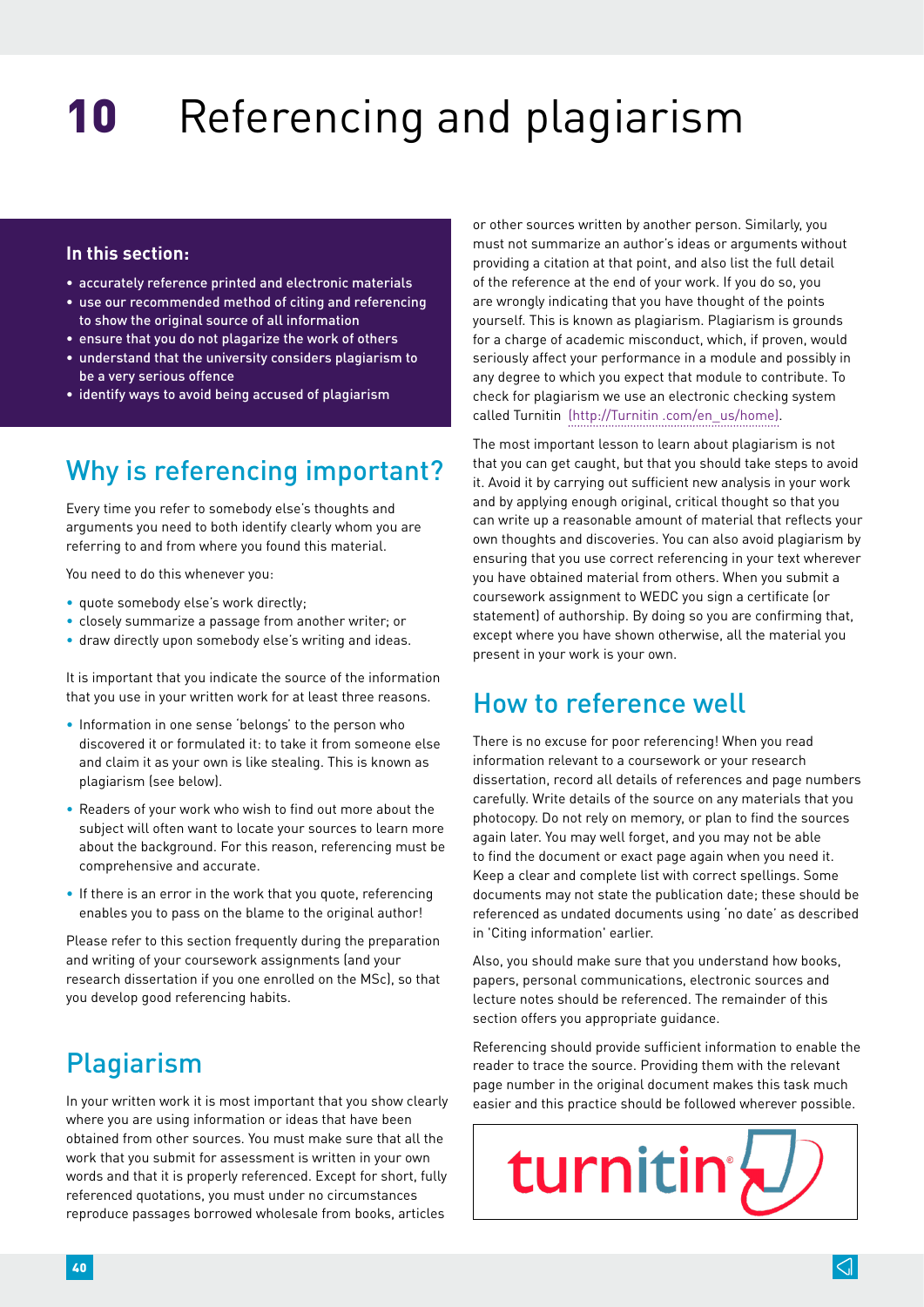





# British Standard Harvard and RefWorks

Since September 2011 WEDC has asked students to use the 'Harvard British Standard' system of referencing in their coursework assignments and research dissertation to indicate the original sources of information used.

Formerly WEDC recommended, and used, a variation of the Harvard system, so you will see a few minor differences in some of the material produced before that date. The differences relate mainly to the presentation style of the list of references where we no longer use parentheses around the dates; we use only capital letters for surnames; and we put the country before the publisher.

British Standard BS5605:1990, entitled *Citing and referencing published material*, gives advice on referencing for three systems, one of which is the Harvard style. BS ISO 690:2010 entitled, *Information and documentation – Guidelines for bibliographic references and citations to information resources*, also provides advice on referencing, and gives examples of the same three systems. You should not need to look at either of these references because the following text should give you all the advice that you need. If it does not cover a particular case, then ask for additional guidance. The University Library also provides an advice sheet.

The Library also provides comprehensive guidance and training on the use of various types of bibliographic management software, such as Mendeley, that can help students manage long lists of references.

Since 2007, the word processing software Microsoft Word has provided a 'Citations and bibliography' menu, that allows you to set up a list of references from which you can subsequently cite, with an abbreviated reference, in any document you produce. Select the 'ISO 690 1st element & date' system which corresponds to Harvard. (Note the difference here is that the date also appears at the end of the reference which is not necessary). At the end of the document, an automatic list of references can be produced.

The following two main sections give you the necessary guidance on how to reference properly. The first shows you the abbreviated version of the reference, called the 'citation', which you need to show in the text you write.

Then the section '[Showing full referencing information' in the](#page-3-0)  [list of references](#page-3-0) shows you what additional details should be provided'

**Do not muddle up the advice given in each of these sections!**

# Showing citations in the text

In the Harvard system, the author's surname and date are written in the text. Note that this is different from the 'Numeric system' that uses sequential numbers or footnotes. Please ensure you use Harvard.

# **Citing information from a book**

In order to help readers of your work find the exact place in a book or other document where you found specific information, you should, wherever possible, refer to the page number. Alternatively, if you need to refer to a whole chapter or section of a book then show the appropriate range of page numbers. This should appear in the abbreviated form of the reference shown in the text, after the date and separated from it by a comma and the letter 'p.' for a single page or 'pp.' for a series of pages. Only the date will appear in the list of references not the page number(s), except when referencing a paper in a journal.

The following two examples illustrate two correct forms of citations as used in the text of a document:

Early work on the ergonomics of wooden seats (Schlumdorfer, 1921) made a clear distinction that ……..

In the previous example, no page number is shown since the whole of the document is being referred to.

### This supports the recommendations of both Ashe (1952, pp. 23-32) and Beech (no date, p. 16).

Note '(no date)' in the last citation means simply that no date of publication could be found on the document, whereas 'p.16' means the recommendations referred to can be found on page 16 of the document. Ensure that you use only the author's surname in the text. Note that when an academic publisher in the UK shows an author's name on the cover of a book they normally write the first name (or initials) first, and this is followed by the surname (family name).

Do not use the first name(s) or corresponding initials in the citation. Instead, these additional details should be shown in the full version of the reference that presented in the list of references.

Do not use titles such as Prof., Ms or Dr other than in a sentence where you need to specifically refer to people with whom you have had personal communication.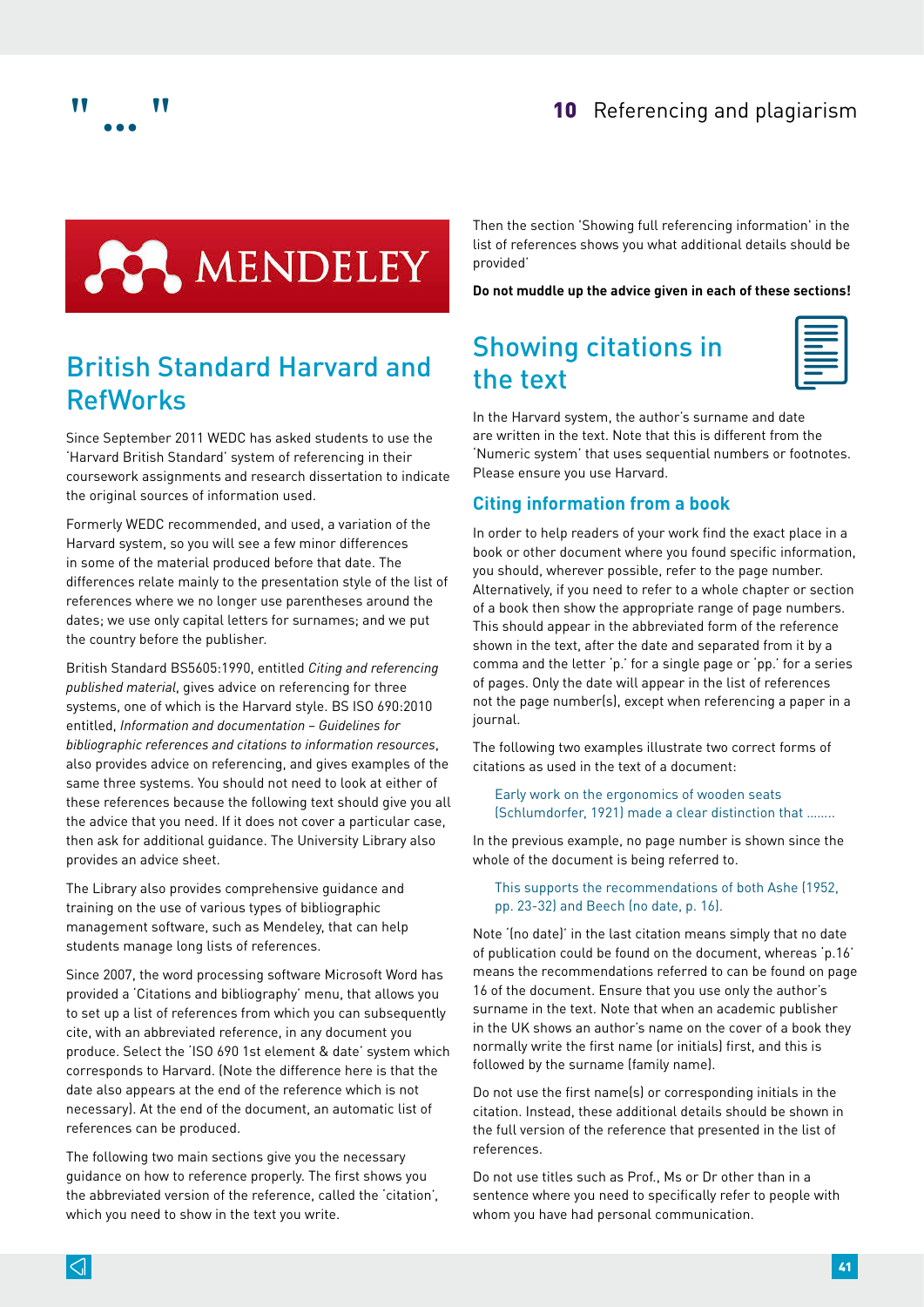If a reference is written by up to three authors, write all surnames in the citation. Where there are four or more authors write 'et al.' after the first author's name. 'et al.' is the Latin phrase meaning 'and others'.

#### Earlier work in the field (Thorne, 1988; Payne et al., 1990, pp. 24-37; Sharpe and Tingle, 1992) had indicated that …….

However, all of the authors' names for any joint publication should be written out in full in the list of references at the end of your work.

If an author has more than one relevant publication in one year, then label them with a letter in alphabetic order, as in the following example:

#### Other investigations (Kershaw, 1981a, p. 14 and 1981b, p. 27) showed that …

Each of these publications should be referenced individually in the full list of references at the end of your work.

If there is no identifiable author, then the name, or acronym, of the organization that produced the publication should be cited. For anonymous editorial articles, the journal title, or an abbreviated form, may be used as the author.

Acronyms (for example, WEDC rather than 'Water, Engineering and Development Centre') are usually preferable for citations in the text, since they are short. In the full list of references, the same acronym and date should be used at the start of the line, but the full name of the organization should be shown at the end of the details as the publisher (or just before the publisher) if that organization did not publish the document.

As you will see in '[Showing full referencing information in the](#page-3-0)  [list of references](#page-3-0)' you need to ensure that for a particular reference the author's surname and the date that are used in the citation are shown at the start of the appropriate line in the reference list.

# **Citing electronic sources**

Where you need to show in the text a reference to an electronic source such as a website, use only the author's surname, or name of the website, in the text and not the full website address. For the examples shown this section you would show only WELL (no date) and VSO (1998) in the text. The full reference, including the Internet address, will be shown in the list of references

# **Citing diagrams, photographs and tables**

You also need to show the source of all diagrams, photographs, tables, etc. that are based on material from published sources. You can do this by using the word 'Source:' followed by the author's surname and date. This can appear just after the title, for example:

#### Figure 8.1. Photograph of a well being lined *Source: Skinner (2002)*

A full reference to the source of the figure should also be given in the list of references, as you would for other information from a published source.

### <span id="page-2-0"></span>**Secondary referencing**

Secondary referencing means that the secondary author (the one you are reading) is quoting from a primary source. Secondary referencing should be avoided where possible.

Before referring to a secondary source it is always best practice to try to locate the original reference, because in a secondary reference the original author's work is being seen from a second person's perspective. If you cannot trace a reference used by someone else to support an important fact, then mention both the original reference and the person who quoted that reference like this:

Early indications of water quality problems were provided by Martin (1984), as quoted by Peters (1993, p. 127) …..

Give full reference only to the publication that you have read, that is Peters (1993) in the list of references. In this case, Peters refers to Martin (1984) on page 127 of his book.

### **Repeated citations**

In some circumstances, one or more citations may be used several times within a particular section of your work.

To avoid listing the same citation several times within a short section, it is recommended that, at the start of the section, you write a short sentence of explanation. No further citation of the major source of information is then needed, but the source document(s) must be listed in the references.

For example, you can start a section with:

Material in this section is based on studies made by Desai (1993, pp. 68-102) and Chapman (1995).

...or

Except where other sources have been indicated, meteorological material in this chapter has been obtained from the following publications: Hale and Snow (1989, pp. 20-32), Tempest et al. (1996, pp. 57-80) and Fogg (1994, pp. 17-23).

The above approach assumes that you are not quoting directly from the source, but are summarizing the ideas in your own words, or using data from the source quoted, but presenting it in your own way, otherwise you should make use of quotation marks as described in the section about citing quotations.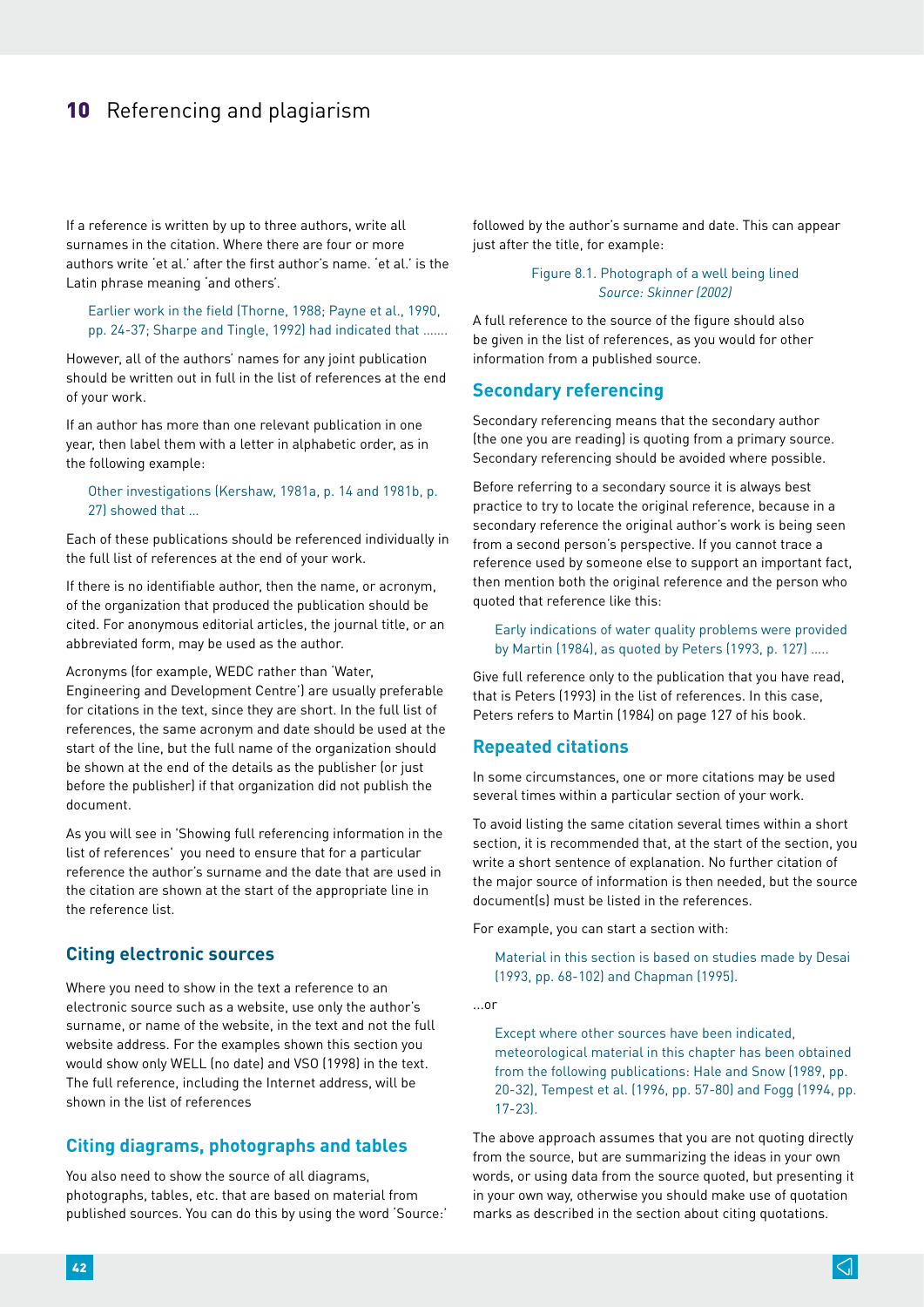

Some authors choose to use Latin abbreviations in the text instead of keeping on repeating the reference, but for clarity, we suggest that you repeat the author's name, each time showing the relevant page number(s) in the author's book.

The abbreviations that you may see used elsewhere are:

- op. cit. This is short for *'opere citato'*, which means 'in the work cited'. It is used in a numeric reference list to mean 'in the publication previously cited' (but not immediately preceding). The author's name (year) will be given again but not the full citation.
- ibid. This is short for *'ibidem'*, which means 'in the same place'. It is used in place of the author's name in repeated citations to mean 'in the previous reference'. This again is normally used in a numeric reference list and refers to the reference immediately preceding it. The word 'ibid.' is used alone.

op. cit. and ibid. are used in numeric referencing systems, where references are indicated by numbers corresponding to a numbered list at the end of a publication.

As described above, WEDC uses a different, alphabetic referencing scheme, based on the 'Harvard system' so op. cit. and ibid. are unlikely to be used in your work.

Note that although Latin words are usually shown in italics the abbreviated forms — et al., op. cit. and ibid. — are normally typeset as standard text.

# **Citing materials available in several publications**

You may wish to refer readers to material that is welldocumented in several sources. Material of this nature can be referenced by providing a reference to one (or more) source that is readily available.

For example:

The proof of the intersecting chord theorem can be found in many standard geometry textbooks, for example, Jacobs (1987, pp. 37-40).

# **Citing quotations**

If you decide to use a direct quotation, because the words are famous or particularly well written, be sure that it is clearly indicated. It should be presented within inverted commas, and indented.

You can also use italics. The page number should be quoted in the text as part of the reference, for example:

"Written sources often have the insidious effect of appearing more reliable than oral sources, and so displace the latter from their rightful place." (de Waal, 1989, p. 5)

# **Citing personal knowledge and personal contributions**

In general, any unreferenced material in your work is assumed to be your own original material. However, it is good to take credit for materials that you have developed.

Text can be referenced by use of phrases such as: 'in the author's experience' or 'from the author's knowledge of the area'.

Diagrams, flow-charts, computer software listings etc. can be referenced by including 'Source: Author (year)' after the material that you developed, showing your surname instead of 'Author' and indicating the year that you produced it. This means that you, as the author, receive credit, and the reader does not think that you have used material from someone else without citing it.

For example, you could write in the text:

'… in the author's experience, groundwater is usually used for domestic purposes within rural areas of the province, and surface water is used for irrigation of crops.'

Below a drawing, photograph or diagram that the author James Bedlow had produced in his report he would write:

*Source: Bedlow (2002)*

# <span id="page-3-0"></span>Showing full referencing information in the list of references

### **Introduction**

In the previous section, advice was given on the type of abbreviated reference (citation) to show in the text of your document. This section shows you how to present the full details of the document in the list of references at the end of your work. This list should contain all the sources of information (including reference to the origin of photographs and diagrams) that you have referred to in the text, so that anybody can find the original source. The inclusion of a reference in the list of references implies that you have read relevant sections from the original. It is not acceptable to copy references from someone else's work and use them in your list as if they were your own!

Where you are unable to look at an original reference used by someone else, you should not show it in your list of references.

For example, in the case mentioned in s[econdary referencing,](#page-2-0)  where one author quotes another (i.e. Peters quoted Martin),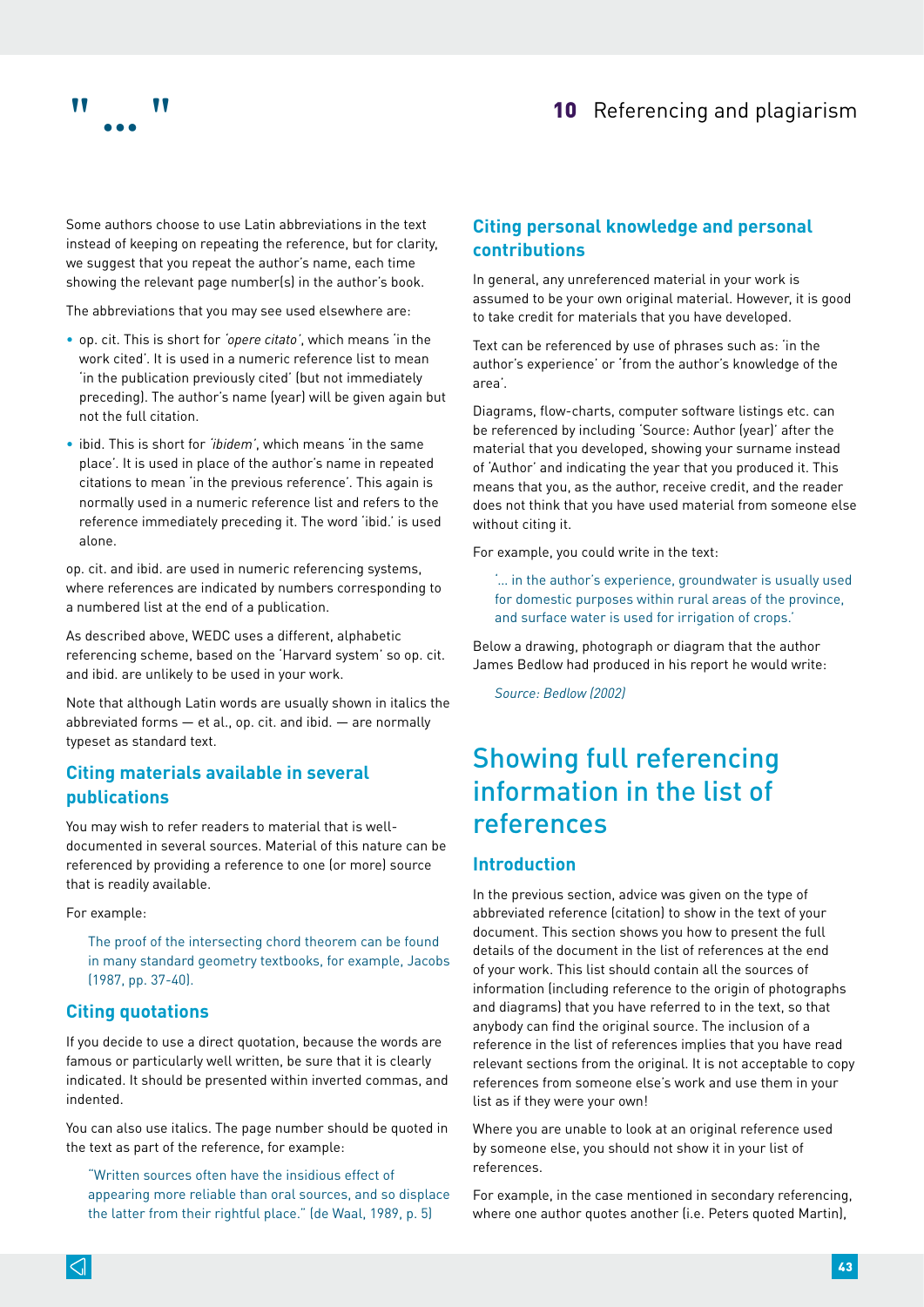the original source (Martin) will not appear in your list unless you have looked at that reference yourself.

Consistency of style throughout the list of references is expected. The references should be listed in alphabetical order (not the order in which they appear in the text), based on the family name/surname. They should not be numbered or shown in a bullet pointed list.

Where there are several works from one author quoted in the text, these should be arranged in your list according to the date of publication. As mentioned in 'Citing information from a book' use the letters a, b and c etc. after the date if a number of publications by the same author occur in the same year. Where an author has several publications of different dates it is usual to list them in chronological order in the list of references (i.e. oldest first).

British Standard Harvard recommends that the surnames of authors be shown in capital letters. As mentioned earlier, this is one of the differences from former WEDC recommendations.

If, rather than the author's initials, you want to show their first name, that name should start with a capital letter followed by lower case letters thus:

SMITH, John, 2007. *A study of…*

However, normally it is sufficient to use just initials.

Where there are three or more authors, all but the last name should be separated from the previous ones with a comma, for example:

#### SMITH, J., BROWN, K.L., GREEN, W. and BLUE, D., 2007. *A guide to …*

If you use an acronym in the abbreviated reference in the text, then you should use the same acronym and date at the start of the line in your list of references. However, show the full name of the organization at the end of the details, or just before the publisher if these are different (as shown for the AWWA example in the next section). You are required to use the formats as indicated in the following section for the different types of media.

### **References to books**

In addition to details of the authors and the date, book references in the list of references should state the place of publication and the publisher.

You should also state the country of publication if there is any possibility of confusion. If the date is not known then type 'no date'.

The title of the book should be shown in italics.

Note that the place of publication appears before the name of the publisher. This is a change to the system WEDC used to recommend.

Some typical examples are listed below.

HARDOY, J.E., CAIRNCROSS, S. and SATTERTHWAITE, D. (eds.), 1990. *The Poor Die Young.* London: Earthscan Publications Limited.

Note that 'eds.' in the above reference means that all the people listed were editors of the book. If there is just one editor then use 'ed.' after his/her name.

AWWA,1990. *Water Quality and Treatment: A Handbook of Community Water Supplies*. American Water Works Association. New York: McGraw Hill.

DAVIS, Jan and LAMBERT, Robert, 1995. *Engineering in Emergencies: A Practical Guide for Relief Workers.* London: Intermediate Technology Publications.

MORLEY, David, ROHDE, Jon and WILLIAMS, Glen, 1983. *Practising Health for All.* Oxford, UK: Oxford Medical Publications.

WORLD BANK, 1997. *World Development Report 1997: The State in a Changing World.* Oxford, UK: Oxford University Press.

You will notice in the above list that for some books the author's first names have been used and for others simply the initials.

As a guide, use the form in which the names appear in the publication, but normally initials will suffice.

Note that for each author, and not just for the first author, WEDC recommends that the surname is listed before the first name or initials.

As previously mentioned, when a publisher in the UK shows an author's name on the cover of a book they normally write the first name (or initials) first and this is followed by the surname (family name). You may find this confusing if in your country they list them the other way round!

# **Reference to a contribution in a book**

Where different chapters or papers in a book are written by different named authors, you will need to use the author's name rather than the editor's name. Page references are also useful. For example:

BELL, Morag,1991. Reconstructing communities as agents of progress. In: Andrew COTTON, Richard FRANCEYS, Len HUTTON and John PICKFORD (eds.), *WATSAN, 2000: Proceedings of the UNICEF orientation/training workshop for water and sanitation staff, 23–27 July 1990.* Loughborough, UK: Water, Engineering and Development Centre (WEDC), Loughborough University, pp.19–32.

Note that the convention in this instance is that the names of the compilers and/or editor(s) of the book in which the article appears are not listed surname first.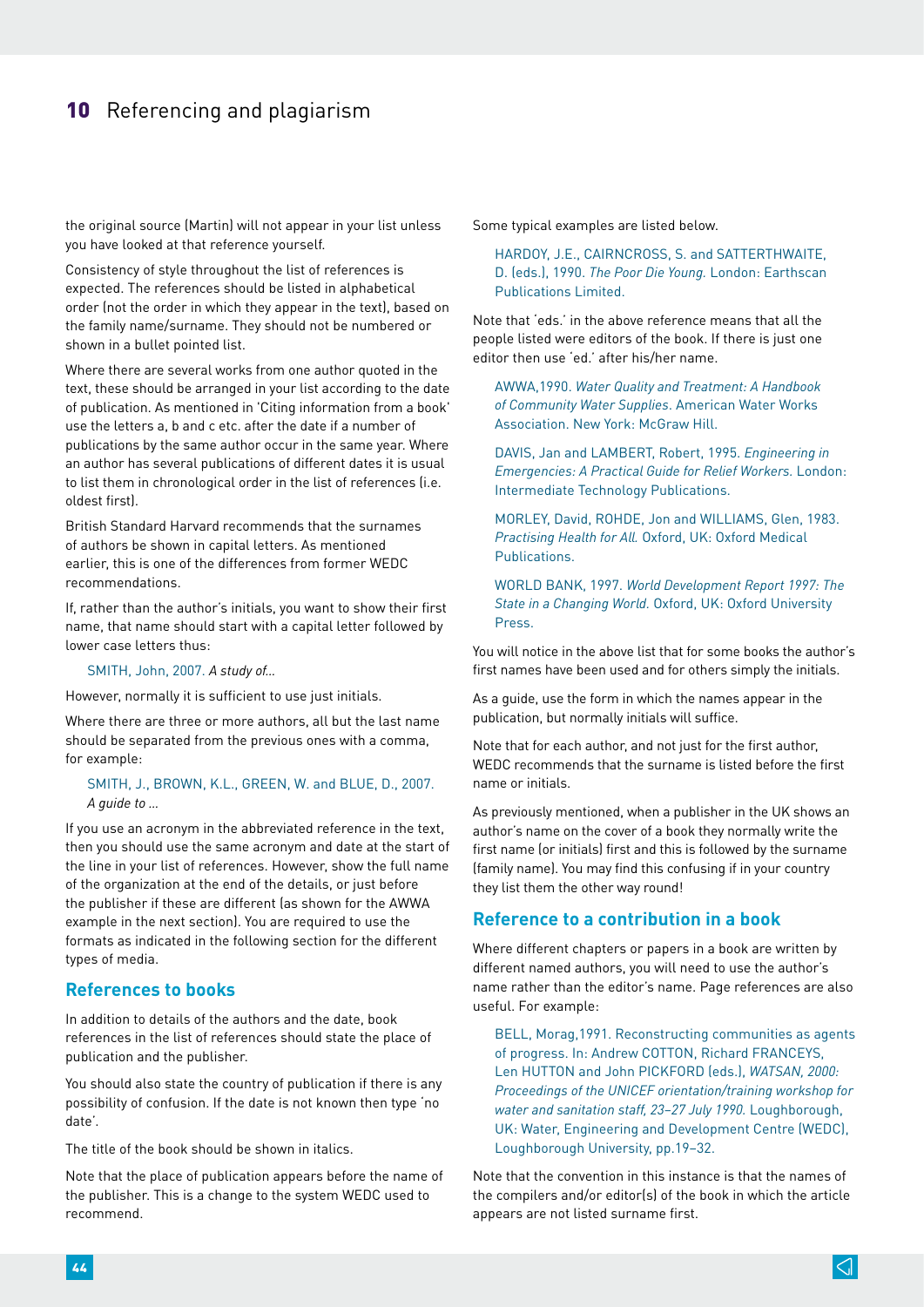

# **References to journals, serials and periodicals**

Periodicals are collections of articles or other material such as reports, proceedings or transactions issued by a society, an organization or an institution.

When referencing articles in periodicals, it is important to use sufficient details so that the reader can find the exact article. Note that the title of the periodical is shown in italics and the volume (in bold), number (in brackets) and page(s) on which the paper/article appears are quoted. No publisher or place of publication is shown:

COTTON, A.P. and FRANCEYS, R.W.A.,1988. Urban Infrastructure: Trends, Needs and the Role of Aid. *Habitat International* **12**(3), 139–147.

The number in bold indicates Volume 12 and the adjoining number in parentheses indicates Number/Part 3.

For anonymous editorial articles, the journal title or an abbreviated form may be used as the author (see also comments on using acronyms). For example:

WWEE, 1998. Libyan GMR military claims ridiculed. *World Water and Environmental Engineering* **21**(2), 6.

The word 'Anon' may also be used for 'Anonymous' where the author is unknown.

In the case of a newspaper article, please use the following as an example:

MARSH, Alec, 1998. Smart pen means writing on the wall for paper and ink. *Daily Telegraph,* UK, 9 October 1998, p.4.

### <span id="page-5-0"></span>**Reference to a conference paper**

If you are referring to just one paper from a conference then the details of the proceedings are included in the reference.

For a citation in the text that shows Kjellerup and Asimah (2000) the entry in the list of references would be:

KJELLERUP, Bent and ASIMAH, S.E., 2000. 'Hand pump performance monitoring (HPPM)'. In: John PICKFORD (ed.) *Water, Sanitation and Hygiene: Challenges of the Millennium, proceedings of the 26th WEDC Conference, Dhaka, Bangladesh, 2000.* [online] Loughborough, UK: Water, Engineering and Development Centre (WEDC), Loughborough University. [viewed 29 September 2010] Available from: http://wedc.lboro.ac.uk/resources/ conference/26/Kjellerup.pdf

If you are using many references to papers from the proceedings of a particular conference, then you can abbreviate the reference by showing just the author of the proceedings in each reference, and then also list the details of that author and the proceedings separately, as shown in the following two entries.

They would each be shown at the appropriate places in the alphabetical list:

KJELLERUP, Bent and ASIMAH, S.E., 2000. *Hand pump performance monitoring (HPPM)*. In: PICKFORD (2000, pp. 32-34)

PICKFORD, John (ed.), 2000. *Water, Sanitation and Hygiene: Challenges of the Millennium, proceedings of the 26th WEDC Conference, Dhaka, Bangladesh, 2000.* Loughborough, UK: Water, Engineering and Development Centre (WEDC), Loughborough University.

#### **References to reports**

Here are some examples of how to reference information obtained from reports:

NRA, 1994. *The Warwickshire Avon catchment management plan: final plan.* Tewkesbury, UK: National Rivers Authority (Severn Trent Region).

MORALES, J.I., 1992. *Privatization of Water Supply.*  Unpublished Thesis (MSc). Loughborough, UK: WEDC, Loughborough University.

NARAYAN, Deepa, 1996. *Toward participatory research.*  (World Bank Technical Paper Number 307). Washington, D.C.: World Bank.

# **Reference to information from lecture and module notes**

Always try to find the original source if possible, rather than referring to information found in module notes. If you have to give a reference to module notes, please use the following convention.

SKINNER, Brian (ed.), 2009. *Water and Environmental Sanitation.* Unpublished MSc programme module notes. Loughborough, UK: WEDC, Loughborough University.

# **Reference obtained from conversation or personal letter**

Personal communications should indicate the status/position of the person, the nature of the communication (interview, telephone conversation, letter, email, etc.) and, if possible, the actual date. Some examples of what would be shown in the list of references are listed below:

PICKFORD, J.A., 1998. (Emeritus Professor, Loughborough University, UK) Personal communication (Interview).

LANE, Jon, 1997. (Director, WaterAid, London) Personal communication (Email 7 January 1997).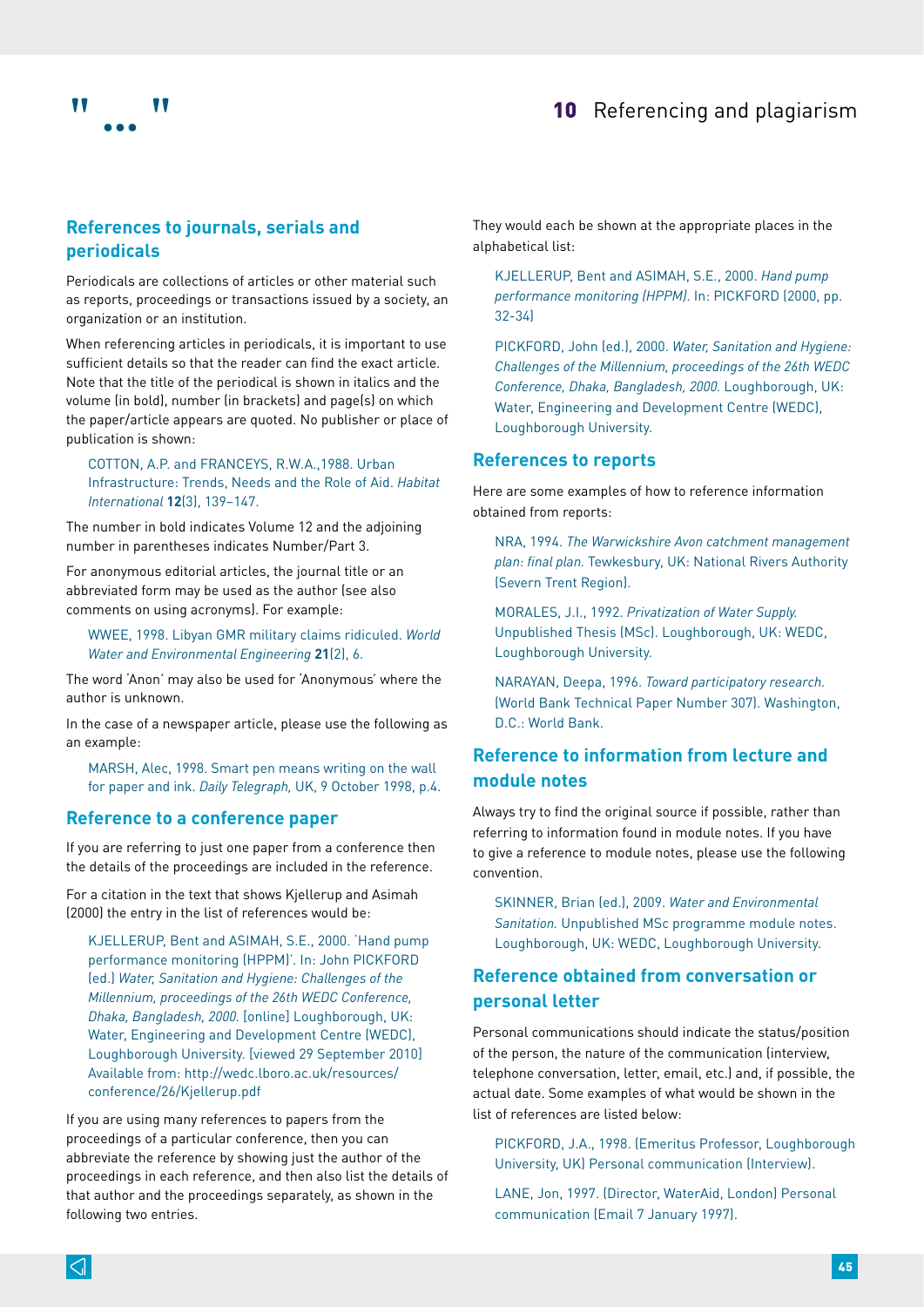### **Reference obtained from an electronic source**

Procedures for referencing electronic sources are not yet as well-established as they are for printed sources, but try to be consistent and provide sufficient information to allow the reader to find the original source.

At the end of the reference state the date when you viewed the information, because some websites are updated regularly and the material may therefore change. The year shown in the parentheses at the start of the reference is reserved for the date that the material was first published. Try to find this in the electronic document. If the date is unknown use 'no date' as previously explained.

#### **World Wide Web**

Here are some example references to material found on the Internet:

WELL, no date. *Publications and Information Products* page. WELL Resource Centre Network. [online] [viewed 12 October 1998] Available from: http://www.lboro.ac.uk/well/ resources/Publications/publications.htm

VSO, 2011. Voluntary Service Overseas (VSO UK) Home Page. [online] [viewed 15 September 2011] Available from: http://www.vso.org.uk/

Note, if your computer automatically underlines web addresses you can leave them underlined but note that underscores in the link may be obscured if you do this. If you want to remove the underlining you can remove it by applying the 'underline' feature in your word processing package for a second time. Whatever you do, be consistent throughout your work.

When you access a website, its address is usually displayed in the address bar at the top of the browser that you are using (e.g. MS Internet Explorer). It is easy to make mistakes when typing URLs, so it is better to use the copy and paste functions when quoting the web address in the list of references.

Be aware that on some websites, many pages will show the same website address in the address bar. This makes it hard for someone to track down a particular piece of information from the address that you may quote.

This shared webpage address occurs where web pages are made up of frames. You can recognize these websites by looking to see if certain parts of the webpage scroll within the overall page (i.e. the information in some parts of the screen stays in place while you scroll down the text to read information that is off the screen).

If the URL in the address box on a web browser is not the appropriate address for certain parts of the web page displayed then you should find the more specific address. To do this position your cursor on the part of the page you want to know the address of, then click the right-button of the

mouse, click on 'Properties', and note the information in the 'Address [URL]' section of the box. This address can be copied and pasted into a document. If you are unsure that you have the right address, try pasting that URL into the address box on the browser, press 'enter' (or click on 'Go') and see what happens!

Where a published text that you consulted in the form of a paper copy is also found on the Internet, it is useful to make the reader aware of this. Then they can easily access the document. You can let them know from where it is available by adding a note at the end of the standard reference, thus:

HARVEY, P. and SKINNER, B.H., 2002. *Sustainable Handpump Projects in Africa* – Report on fieldwork in Zambia 18 April–4 May 2002. Loughborough, UK: Water Engineering and Development Centre (WEDC), Loughborough University. Also available from: http://wedc. lboro.ac.uk/docs/research/WEJW2/Report\_-\_Zambia.pdf [viewed 15 September 2011]

#### **Electronic discussion lists**

If there is an archive of an electronic discussion available on a website, refer readers to this so they can read the message for themselves. For example:

CARTER, Richard, 23 November 2001. 'Handpump Sustainability'. Contribution to e-conference on *Handpump Sustainability* [online] [viewed 15 September 2011] Available from: https://www.jiscmail.ac.uk/cgi-bin/ webadmin?A2=ind01&L=rwsn-forum&F=&S=&P=54263

If to read the contribution mentioned above someone has to opt into joining the discussion list, then provide the website address where s/he can join the list in the same way as shown above, or provide the email address of the list owner thus:

SHAW, R.J., 10 October 2002. 'Afridev handpump' Contribution to WEDC Distance Learner's discussion list. Available from email: b.h.skinner@lboro.ac.uk.

Where an archive and membership of a list is not publicly available, you would need to write:

TRACE, Simon, 2 July 1999. 'DRA conference—a summary from WaterAid's perspective' Contribution to e-conference on Demand Responsive Approach. Not publicly available.

#### **CDs and videos**

Occasionally you may need to refer to information obtained from a CD or video. For readers of your work who will not have the CD/video, it will be useful to also refer to any webpage about the item, so they can obtain it or find the information there. For example if in the text you cited a paper on a CD using Dreiseitl (2002) then in the list of references you could write:

DREISEITL, Herbert, 2002. Water in our cities. In: HARTUNG (2002).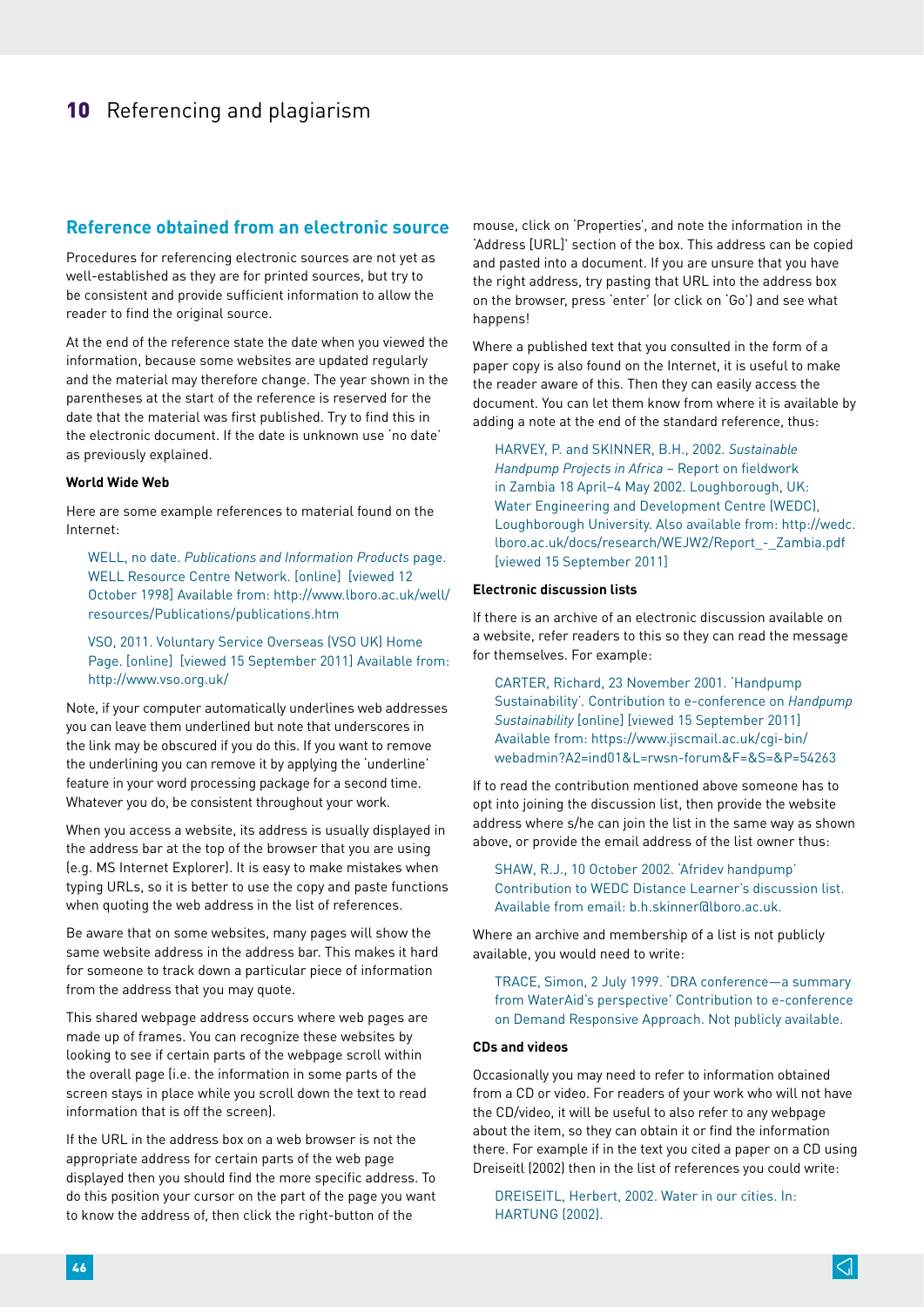



Then you give details of the CD elsewhere in the list as:

HARTUNG, Hans (ed.), 2002. *The rainwater harvesting CD.*  Walkersheim, Germany: Margraf Publishers. Available from: http://www.iees.ch/pdf\_files/Flyer\_Rain.pdf

Alternatively, and this would be better if there are only a few documents from the CD that you refer to, combine the paper and details of the CD in one reference as illustrated in [Reference to a conference paper.](#page-5-0)

#### **Reference to personal knowledge and personal contributions**

If, as shown in 'Reference to personal knowledge and personal contributions', an author has referred to himself as the origin of a photograph, then in the list of references, James Bedlow could provide more details about the way he obtained the photograph(s) such as its location, but this will not usually be necessary. For example:

BEDLOW, James, 2002. Photographs taken by the author during a visit to Central Province, Zambia, May 2002.

# Your bibliography

A bibliography is a list of sources of information that have not been cited, but that may be of interest as background reading. It may be helpful to include a bibliography in addition to a list of references, although this is not usually necessary.

The format for references in the bibliography will be identical to that in the list of references but the list will be entitled 'Bibliography'. It should be separate from, and be positioned after, the list of references.

# **Checking**

Before submitting a coursework assignment or your research dissertation, take time to check that every citation in your text is shown in the same format in the list of references. In addition to the authors' names, check that dates and page numbers (where used) are shown correctly.

Also check that there are no documents in your list of references that are not mentioned in the text. You can do this by reading through the text and putting a mark against each listed reference when you find the text. At the end check for any that are unmarked.

You can use the 'Find' feature of a word processor to search for any particular word (such as an author's surname), or groups of letters, or dates. This is useful for double-checking for references that seem to be missing from the text. If you search a file containing your complete work and do not find the author's name, then you know that you have not used it, or have misspelled the name.

# Managing citations and references

Versions of Microsoft Word from 2007 onwards allow you to cite documents from a list of references that you produce.

As mentioned above, Mendeley is a freely available references management software. It is available from [https://www.](https://www.mendeley.com) [mendeley.com](https://www.mendeley.com).

However first see the advice on the Library site that tells you how to download the 'plug in' to ensure that the entries in the list of references are in the British Standard Harvard style recommended by the university.

# The serious nature of plagiarism

### **Plagiarism and academic misconduct**

Plagiarism is the presentation of the work of others, without acknowledgement, as one's own. This information may be from books, the web or other students. It is a form of cheating.

Plagiarism includes the failure to acknowledge clearly and explicitly the ideas, words or work of another person, whether these are published or unpublished. This includes the work of other students — near-identical submission of parts of coursework assignments will be considered as plagiarism.

Claiming the work of others to be one's own is a serious offence. Its detection will normally incur a penalty. University procedures for dealing with plagiarism and the range of penalties are included in the 'Plagiarism' section (LU, 2016a) of the University's Student Handbook (LU, 2016b). This includes very useful examples of good and bad referencing, that illustrate how a charge of plagiarism can result from poor referencing. It can be found electronically at [http://www.lboro.](http://www.lboro.ac.uk/students/welcome/handbook/examsandassessment/plagiarism/) [ac.uk/students/welcome/handbook/examsandassessment/](http://www.lboro.ac.uk/students/welcome/handbook/examsandassessment/plagiarism/) [plagiarism/.](http://www.lboro.ac.uk/students/welcome/handbook/examsandassessment/plagiarism/)

# **Problems in the past at WEDC**

#### **Coursework assignments**

We often deduct marks from coursework assignments for poor referencing and follow the university procedures to apply severe penalties for plagiarism that can result from poor referencing.

In the past, a WEDC member of staff noticed similarities between the coursework assignments submitted by different students. These students were charged with 'Minor Academic Misconduct' and the Dean of the School of Architecture, Building and Civil Engineering decided that their coursework marks should be considerably reduced.